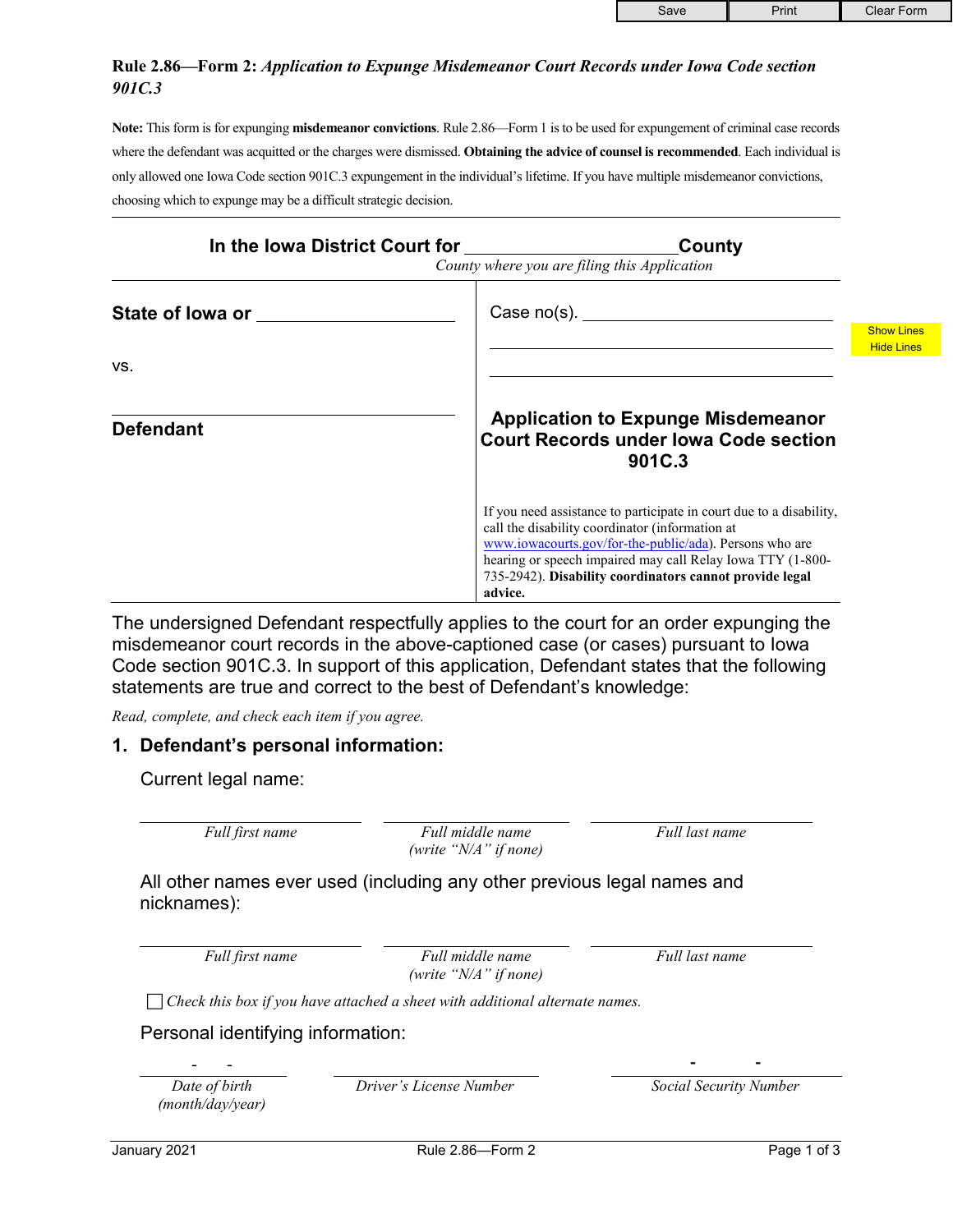|  | <b>2.</b> $\Box$ Defendant has not been granted a prior lowa Code section 901C.3 |  |
|--|----------------------------------------------------------------------------------|--|
|  | expungement.                                                                     |  |

**3.**  $\Box$  This expungement application involves related cases and Defendant seeks the expungement of the misdemeanor court records in all of following cases that arise out of the same transaction or occurrence: *See Iowa Code § 901C.3(3).*

> Show Lines Hide Lines

*Check this box if you have attached a sheet with additional information.*

#### **NOTE:** You must file this application **separately in each of these cases**.

- **4.** □ The misdemeanor criminal convictions covered by this application are eligible for expungement. *NOTE: Convictions under Iowa Code sections 123.46, 123.47(3) (or similar local ordinance), 235B.20, 321.218, 321A.32, 321J.21, 321J.2, 707.5, 708.2(3), 708.2A, 708.7, 708.11, 708.12, 716.8(3) or (4), 721.2, 721.10, 723.1; or chapters 717C, 719, 720, 721.2, 724, 726, 728, 901A; or a sex offense as defined in section 692A.101 are ineligible.*
- **5.**  $\Box$  All court costs, fees, fines, restitution, and any other financial obligations ordered by the court or assessed by the clerk of district court in relation to the misdemeanor convictions covered by this application have been paid in full.
- **6.**  $\Box$  More than eight years have passed since the date of the misdemeanor convictions identified in section 2.
- **7.** Defendant has no pending criminal charges. *NOTE: For purposes of this question, a "criminal" charge means any public offense as defined in Iowa Code section 692.1.*
- **8.**  $\Box$  Defendant has not previously been granted more than one deferred judgment. All *charges as to which a deferred judgment was granted at the same time are considered one deferred judgment.*
- **9.** □ Defendant has attached an official Division of Criminal Investigation Iowa criminal history records check dated within the past 30 days of the filing of this application. *Defendants must obtain their criminal history by submitting form DCI-77 with a release authorization signature. Additional information regarding obtaining the records check can be found at: [https://dps.iowa.gov/divisions/criminal-investigation/criminal-history/record-check-forms.](https://dps.iowa.gov/divisions/criminal-investigation/criminal-history/record-check-forms)*

### **Read Before Signing**

Please check each statement below after you have read it.

- □ **I understand** that I must provide a copy of this application to the county attorney.
- □ **I understand** that if I file this application to expunge multiple cases, all cases must be related to the same transaction or occurrence.
- □ **I understand** that Iowa Code section 901C.3 only permits me one misdemeanor expungement in my lifetime.
- $\Box$  **I understand** that the records in a criminal case expunged under this section are confidential and exempt from public access under Iowa Code section 22.7, but the clerk of district court may make the records available upon court order.